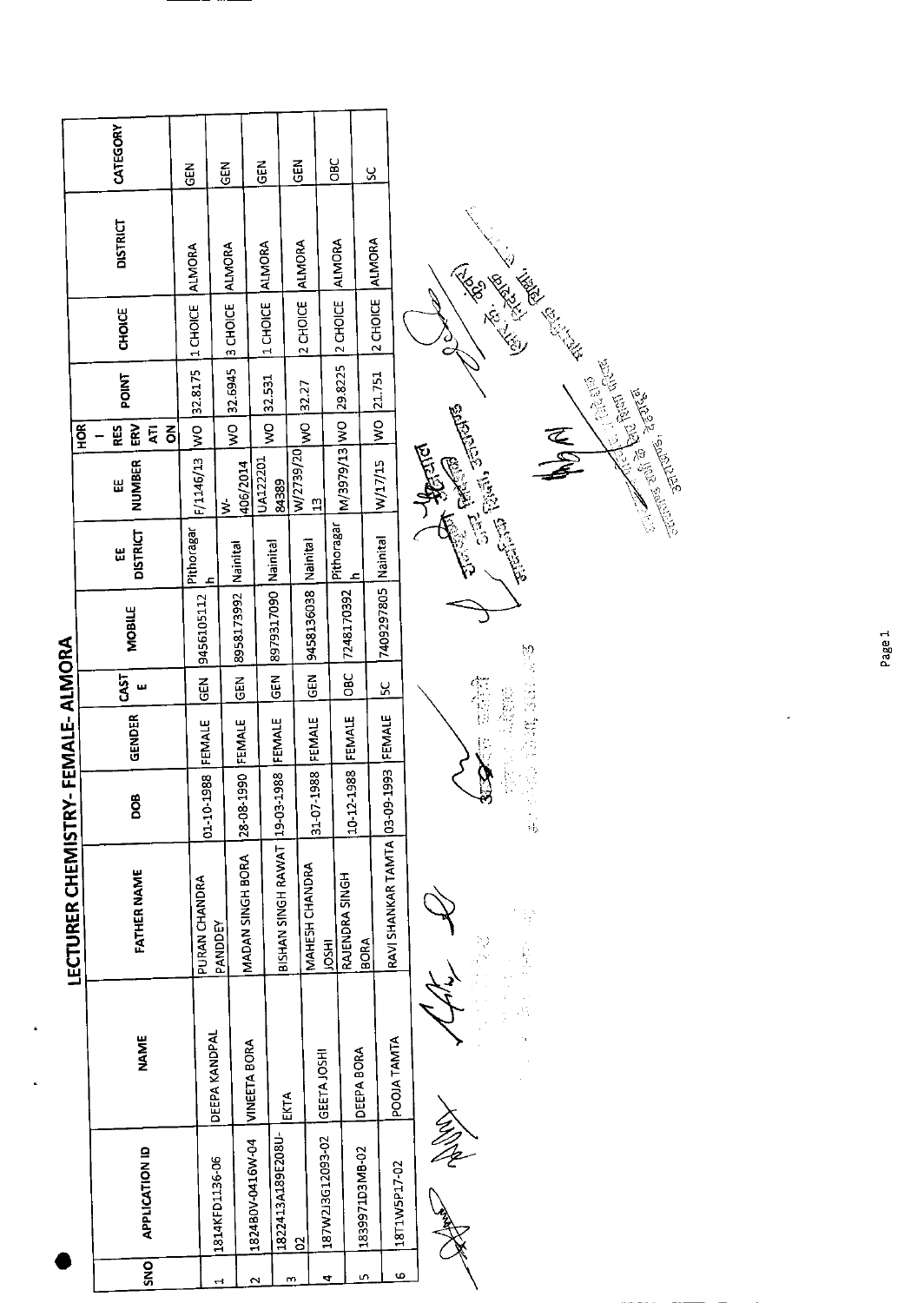|                  | CATEGORY            |                                 | <b>GEN</b>              | る<br>15            | <b>DBC</b>                         | š                                   |                           |  |                                                                                                                                                                                                                                      |            |                                                                                                                                                                                                                     |    |        |                           |  |
|------------------|---------------------|---------------------------------|-------------------------|--------------------|------------------------------------|-------------------------------------|---------------------------|--|--------------------------------------------------------------------------------------------------------------------------------------------------------------------------------------------------------------------------------------|------------|---------------------------------------------------------------------------------------------------------------------------------------------------------------------------------------------------------------------|----|--------|---------------------------|--|
|                  |                     | <b>DISTRICT</b>                 | <b>BAGESHWAR</b>        | <b>BAGESHWAR</b>   | <b>BAGESHWAR</b>                   | <b>BAGESHWAR</b>                    |                           |  | Entre Registration                                                                                                                                                                                                                   |            |                                                                                                                                                                                                                     |    | ť      |                           |  |
|                  |                     | <b>CHOICE</b>                   | 2 CHOICE                | 4 CHOICE           | 8 CHOICE                           | <b>B</b> CHOICE                     |                           |  |                                                                                                                                                                                                                                      |            |                                                                                                                                                                                                                     |    |        |                           |  |
|                  |                     | <b>POINT</b>                    | 31.9845                 | 31.7825            | WO 22.4695                         | WO 20.705                           |                           |  |                                                                                                                                                                                                                                      |            |                                                                                                                                                                                                                     |    | E<br>N |                           |  |
|                  | <b>HOR</b><br>RES   | E<br>중<br>Ę                     | $\overline{\mathsf{S}}$ | $\geq$             |                                    |                                     |                           |  |                                                                                                                                                                                                                                      |            |                                                                                                                                                                                                                     | 医盖 |        |                           |  |
|                  | 出                   | <b>NUMBER</b>                   | UA011201<br>59216       | 728/013            | UA093201                           | UA091201<br>8970                    | 610630                    |  |                                                                                                                                                                                                                                      |            |                                                                                                                                                                                                                     |    |        | References in the content |  |
|                  | Ш                   | <b>DISTRICT</b>                 |                         |                    |                                    | Haridwar                            |                           |  | <b>Controller School Property and Controller Controller Controller Controller Controller Controller Controller Controller Controller Controller Controller Controller Controller Controller Controller Controller Controller Con</b> |            |                                                                                                                                                                                                                     |    |        |                           |  |
|                  |                     | <b>MOBILE</b>                   | 9760564406 Almora       | 8126484970 Chamoli | 9756532334 Haridwar                | 8194035722                          |                           |  |                                                                                                                                                                                                                                      |            |                                                                                                                                                                                                                     |    |        |                           |  |
|                  |                     | CAST<br>$\overline{\mathbf{u}}$ | <b>GEN</b>              | <b>IGEN</b>        | <b>GBC</b>                         | S.                                  |                           |  |                                                                                                                                                                                                                                      |            |                                                                                                                                                                                                                     |    |        |                           |  |
| FEMALE-BAGESHWAR |                     | <b>GENDER</b>                   | FEMALE                  | <b>FEMALE</b>      | FEMALE                             |                                     | FEMALE                    |  | 东京                                                                                                                                                                                                                                   | 2010年4月第4日 | $\begin{bmatrix} \frac{\partial}{\partial t} & \frac{\partial}{\partial t} \\ \frac{\partial}{\partial t} & \frac{\partial}{\partial t} \\ \frac{\partial}{\partial t} & \frac{\partial}{\partial t} \end{bmatrix}$ |    |        |                           |  |
|                  |                     | DOB                             | 06-01-1989              | 25-06-1987         | 19-02-1994                         |                                     | 02-04-1995                |  | 375555                                                                                                                                                                                                                               |            | 白金宮龍                                                                                                                                                                                                                |    |        |                           |  |
|                  | LECTURER CHEMISTRY- | <b>FATHER NAME</b>              | LAXMI DUTT JOSHI        | DALIP SINGH        | KALIKA PRASHAD<br><b>MANDARWAL</b> | <b>VADAV</b>                        | <b>ASHOK KUMAR</b>        |  |                                                                                                                                                                                                                                      |            |                                                                                                                                                                                                                     |    |        |                           |  |
|                  |                     | <b>NAME</b>                     |                         | ANITA JOSHI        | DEVI                               | PRIYANKA YADAV                      | KM MEGHA                  |  |                                                                                                                                                                                                                                      |            |                                                                                                                                                                                                                     |    |        |                           |  |
|                  |                     | APPLICATION ID                  | 182116AA010925U11-      | $\tilde{c}$        | 1880137D2-02                       | 18Y03P9701U9A082-<br>$\overline{c}$ | 1861U62M0900310A<br>1K-01 |  |                                                                                                                                                                                                                                      |            |                                                                                                                                                                                                                     |    |        |                           |  |
|                  |                     | SNO                             |                         | ᆏ                  | $\overline{a}$                     | m                                   | 4                         |  |                                                                                                                                                                                                                                      |            |                                                                                                                                                                                                                     |    |        |                           |  |

 $\ddot{\phantom{a}}$ 

 $\hat{\beta}$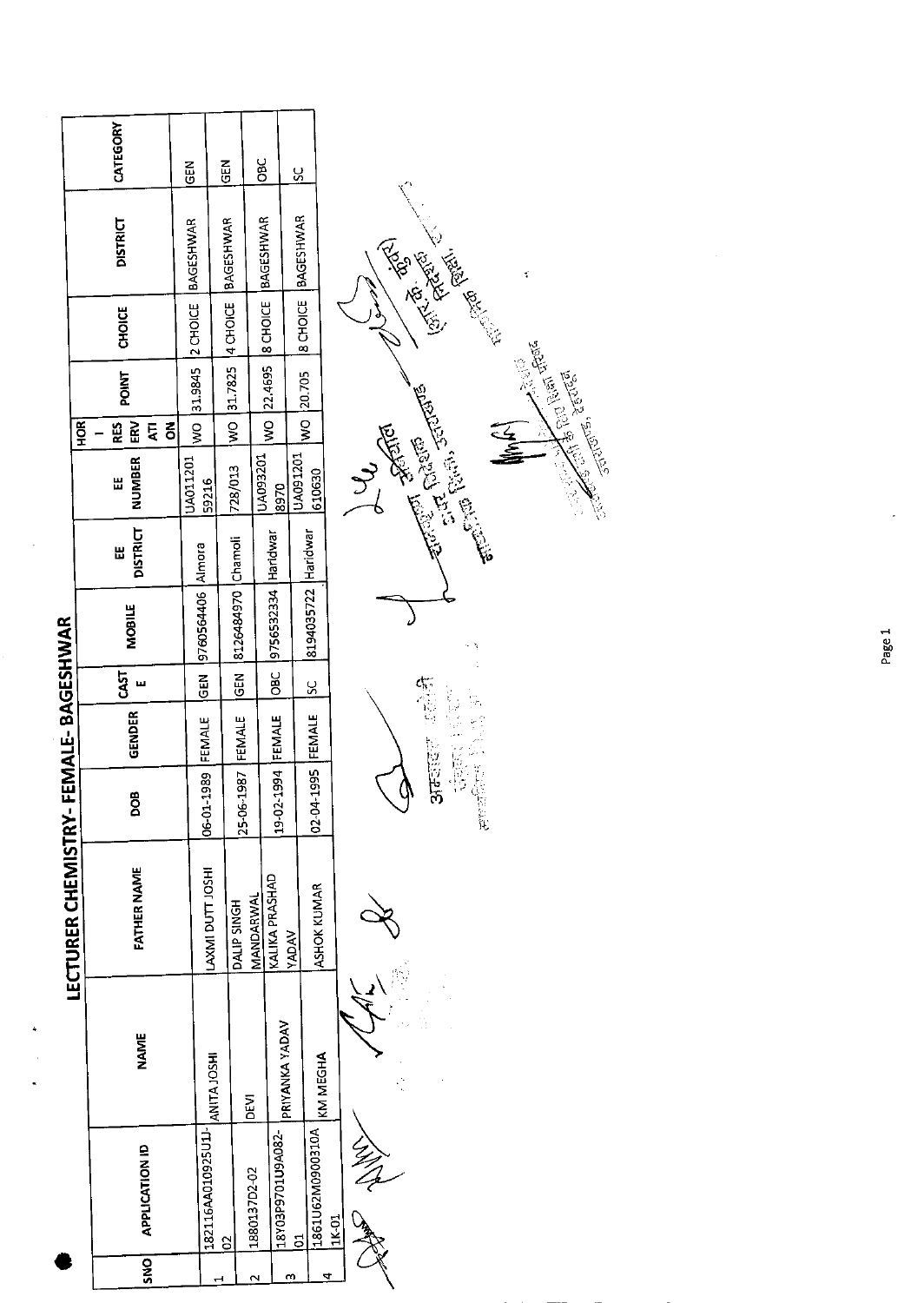|                    | CATEGORY                                               |                           |                                      |                                         | $\frac{1}{2}$                                                                                                                                       |
|--------------------|--------------------------------------------------------|---------------------------|--------------------------------------|-----------------------------------------|-----------------------------------------------------------------------------------------------------------------------------------------------------|
|                    |                                                        | $\frac{z}{9}$             | <b>GEN</b>                           | <u>v</u>                                |                                                                                                                                                     |
| es<br>Vite<br>Vite | <b>DISTRICT</b>                                        | CHAMOLI                   | <b>CHAMOLI</b>                       | CHAMOLI                                 | <b>Replacement of the Property of Contracts</b>                                                                                                     |
|                    | <b>CHOICE</b>                                          | 2 CHOICE                  | 1 CHOICE                             | <b>5 CHOICE</b>                         |                                                                                                                                                     |
|                    | POINT                                                  | 33.6625                   | 33.311                               | 21.1895                                 | <b>Called Branch</b><br>State of the states                                                                                                         |
|                    | ERV<br><b>HOK</b><br><b>RES</b><br>$\overline{A}$<br>š | $\frac{1}{2}$             | $rac{1}{2}$                          | $\frac{1}{2}$                           |                                                                                                                                                     |
|                    | <b>NUMBER</b><br>Ш                                     | 84022                     | ua0312015<br>11800                   | UA151201<br>510399                      | Control Bank<br>Controller Control Control Control Control Control Control Control Control Control Control Control Control Con<br><b>CONTROLLER</b> |
|                    | <b>DISTRICT</b><br>Ш                                   | Rudrapraya UA191201<br>50 |                                      |                                         |                                                                                                                                                     |
|                    | <b>MOBILE</b>                                          | 9897225460                | 9012060647 Chamoli                   | 9897557262 Pauri                        |                                                                                                                                                     |
|                    | CAST<br>ш                                              | <b>GEN</b>                | GEN                                  | $\frac{6}{5}$                           |                                                                                                                                                     |
| FEMALE-CHAMOLI     | GENDER                                                 | FEMALE                    | FEMALE                               | FEMALE                                  | काम्पाल होती, उत्तराखण्ड<br>अन्जादाह खलोदी<br>सेन्टन क्रिदेशक                                                                                       |
|                    | õ.                                                     | 08-08 1992                | 10-10-1989                           | $\frac{1}{2}$<br>$01 - 05 - 1$          |                                                                                                                                                     |
|                    | LECTURER CHEMISTRY-<br><b>FATHER NAME</b>              | MANBAR SINGH              | MOHAN SINGH                          | <b>GHANA LAL</b>                        |                                                                                                                                                     |
|                    | <b>NAME</b>                                            | SHANTI                    | PREETI                               |                                         | P                                                                                                                                                   |
|                    | <b>APPLICATION ID</b>                                  | 180492U2S1A12801-         | 1851P2300a18u0011-<br>$\overline{c}$ | 18U91511005329K1A-KIRAN<br>$\mathbf{S}$ | Ja<br>J<br>$\overline{5}$                                                                                                                           |
|                    | $rac{1}{2}$                                            |                           | 늰                                    | $\omega$<br>$\mathbf{\sim}$             |                                                                                                                                                     |

 $\hat{u}^{\dagger}_{\mu}(\vec{r})$ 

Page 1

 $\sim 10$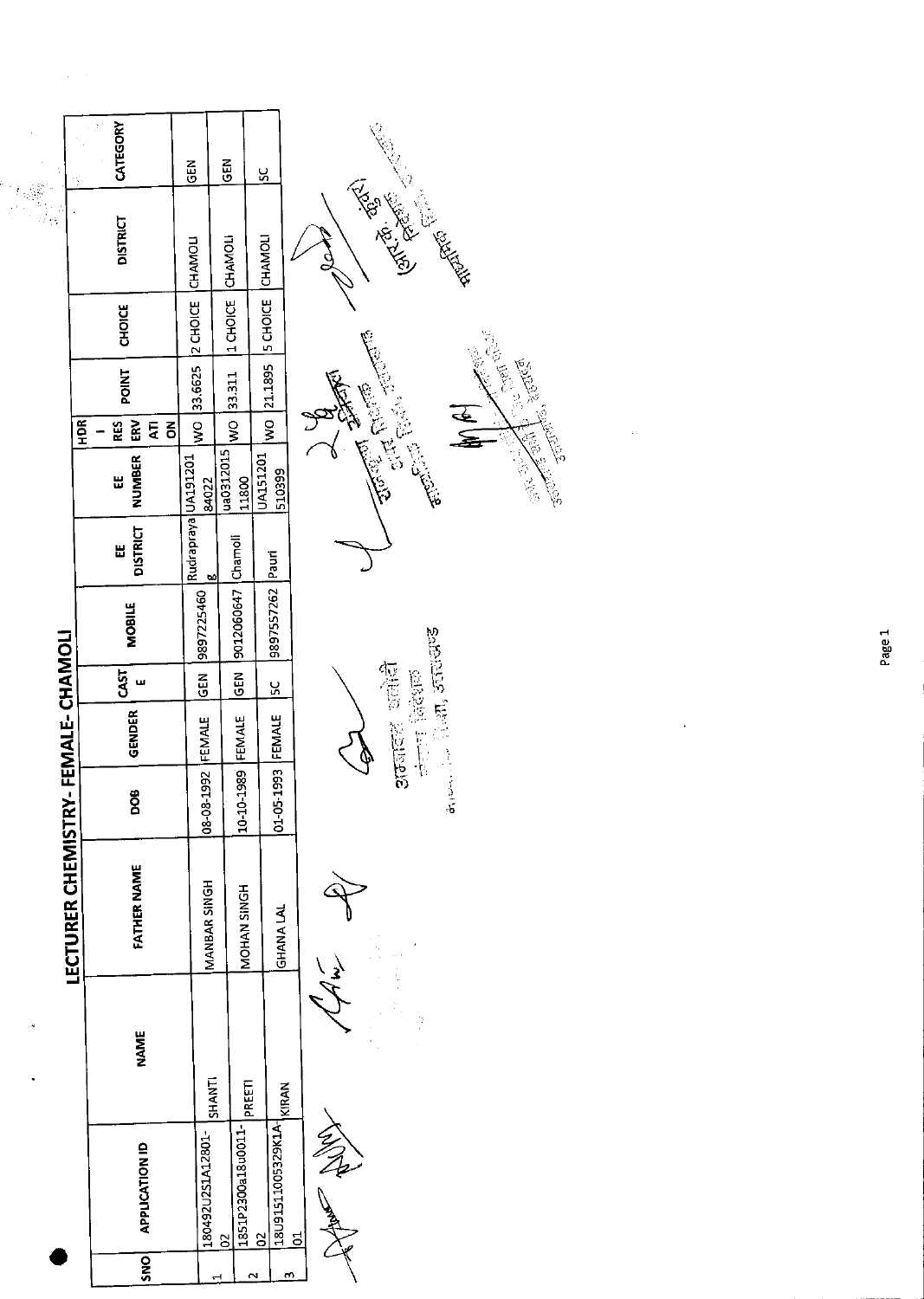| CATEGORY<br>មិ<br>មិ<br>준<br>영<br>Entre des Contracts<br>WO 31.6035  8 CHOICE CHAMPAWAT<br>13 CHOICE CHAMPAWAT<br><b>DISTRICT</b><br><b>CHOICE</b> |                            |
|----------------------------------------------------------------------------------------------------------------------------------------------------|----------------------------|
|                                                                                                                                                    |                            |
|                                                                                                                                                    |                            |
|                                                                                                                                                    |                            |
| WO 31.6185<br>POINT<br>$\frac{1}{2}$ , $\frac{1}{2}$ , $\frac{1}{2}$ , $\frac{1}{2}$                                                               | ्तार <sup>ी</sup><br>पूर्ण |
| HOR <sub>I</sub><br><b>ERV</b><br>Ę<br>RES<br>$\overline{6}$                                                                                       |                            |
| NUMBER<br>UA152200<br>UA031201<br>84977<br>띮<br>8186                                                                                               | <b>PENDANTS</b>            |
| <b>DISTRICT</b><br>Ш                                                                                                                               |                            |
| 7895443134 Chamoli<br>8057078876 Pauri<br><b>MOBILE</b><br><b>President</b><br>50 碳酸                                                               |                            |
| CAST<br>$rac{2}{3}$<br><b>SEN</b><br>ш                                                                                                             |                            |
| "一个 化二十一<br>SAESIE<br>B.<br>Ba<br>GENDER<br>FEMALE<br>FEMALE                                                                                       |                            |
| ٠,<br>02-10-1980<br>20-11-1991<br>DOB                                                                                                              |                            |
| LECTURER CHEMISTRY-FEMALE-CHAMPAWAT<br>YOGESHWAR PRASAD<br><b>FATHER NAME</b><br>NARENDER SINGH<br><b>RAWAT</b>                                    |                            |
| GEETANJALI DEVI<br><b>NAME</b><br>PREETA RAWAT                                                                                                     |                            |
| 184R1097U8A3P2170-<br>1856GA28010UD218-<br><b>APPLICATION ID</b><br>$\approx$<br>g                                                                 |                            |
| <b>ONS</b><br>$\sim$<br>٣                                                                                                                          |                            |

 $\ddot{\phantom{a}}$ 

Page 1

ý

75.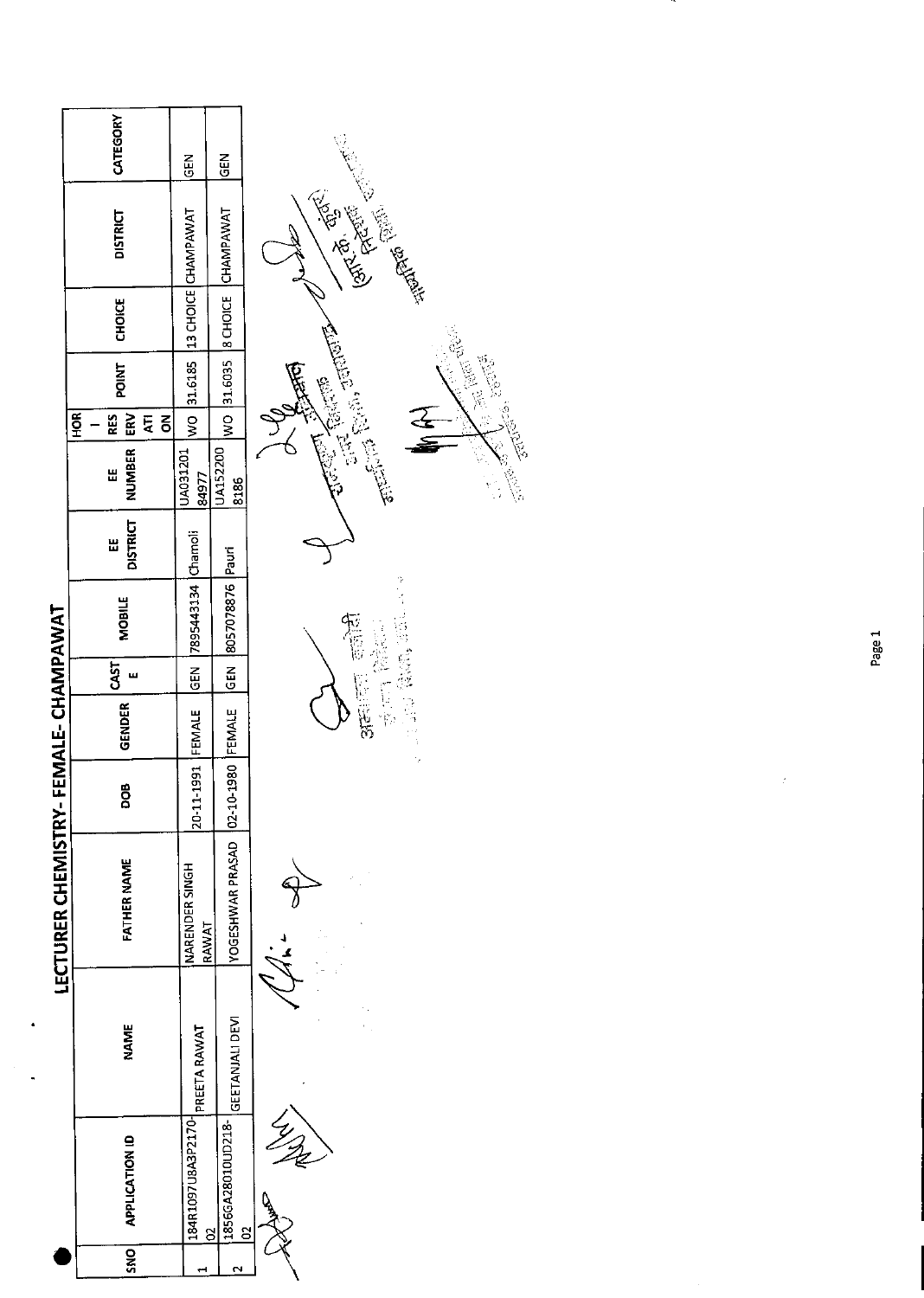|                     | CATEGORY                                                       | M35                           |                                                                         |
|---------------------|----------------------------------------------------------------|-------------------------------|-------------------------------------------------------------------------|
|                     | <b>DISTRICT</b>                                                | DEHRADUN                      | <b>Ken Kelly Redet</b>                                                  |
|                     | CHOICE                                                         | 3 CHOICE                      | ķ,                                                                      |
|                     | POINT                                                          | 2525.18                       | <b>REGISTER</b><br>$\lim_{\Delta\to\infty}\nabla^{\rm e}(\mathbb{R}^n)$ |
|                     | $\overline{ERV}$<br><b>HOR</b><br>RES  <br>Ę<br>$\overline{6}$ |                               | e<br>S                                                                  |
|                     | <b>NUMBER</b><br>Ш                                             | Rudrapraya RUDMF107<br>11/6   | <b>CONTROLLER</b><br><b>TRUNES</b> , 2007<br><b>CONSTRUCTION</b>        |
|                     | <b>OISTRICT</b><br>W                                           | 60                            |                                                                         |
|                     | MOBILE                                                         | 7535973883                    | 2005年7月                                                                 |
|                     | <b>GAST</b><br>ш                                               | $rac{5}{6}$                   | <b>SECTION</b>                                                          |
| /- FEMALE- DEHRADUN | <b>GENDER</b>                                                  |                               | 三江 高陽<br>$3\sqrt{5}$                                                    |
|                     | 800                                                            | 21-04-1987 FEMALE             | 一起                                                                      |
| LECTURER CHEMISTRY  | <b>FATHER NAME</b>                                             | RAJENDRA SINGH                |                                                                         |
|                     | <b>NAME</b>                                                    | <b>NEELAM</b>                 |                                                                         |
|                     | APPLICATION IO                                                 | 1891RDMUF1170N-<br><u>प्र</u> |                                                                         |
|                     | SNO                                                            | ⊣                             |                                                                         |

 $\frac{1}{2}$  ,  $\frac{1}{2}$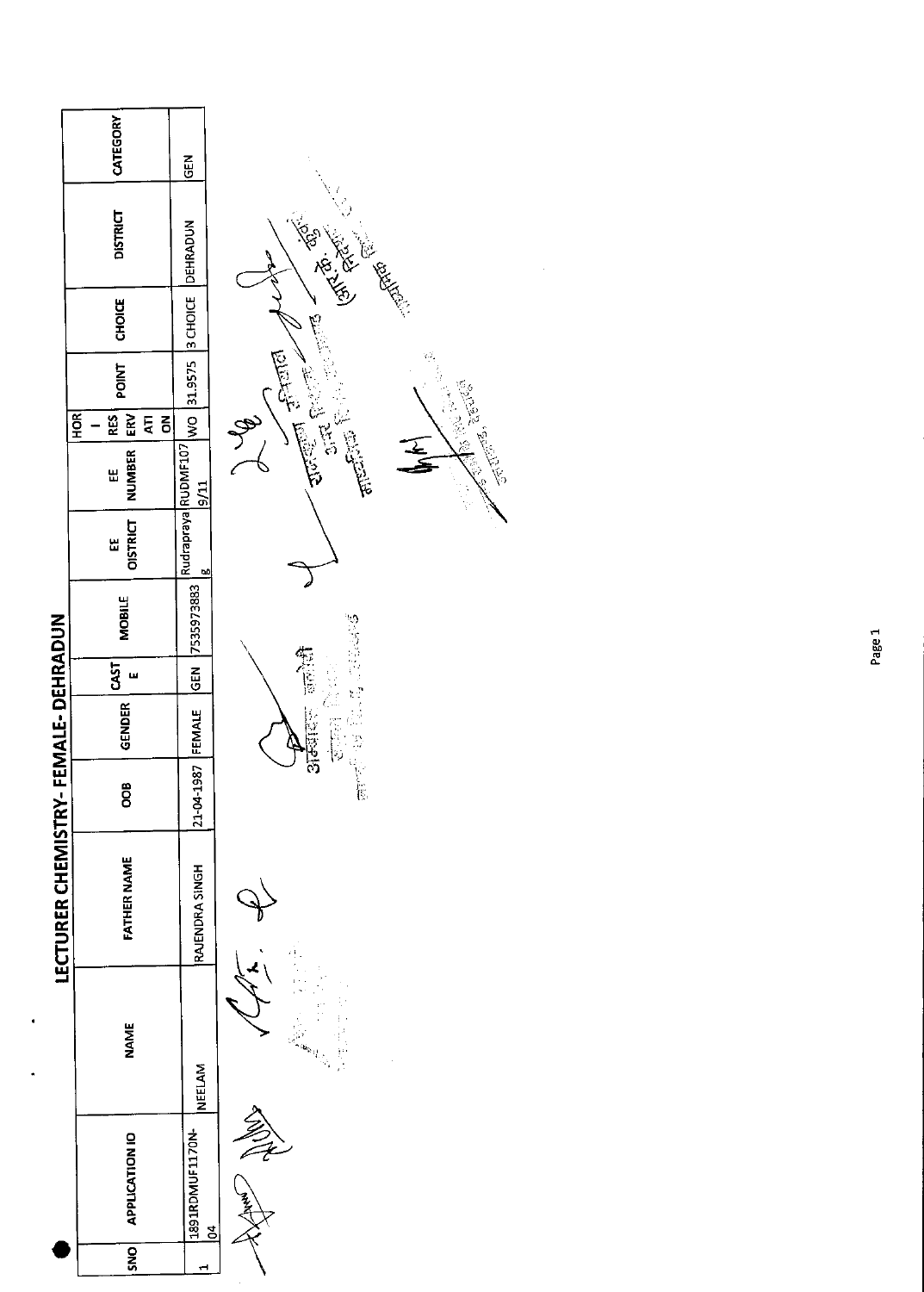|             |                                |                |                    |                   | '- FEMALE- HARIDWAR |               |                                                                                          |                      |                    |                             |       |               |                              |            |
|-------------|--------------------------------|----------------|--------------------|-------------------|---------------------|---------------|------------------------------------------------------------------------------------------|----------------------|--------------------|-----------------------------|-------|---------------|------------------------------|------------|
|             |                                |                | LECTURER CHEMISTRY |                   |                     |               |                                                                                          |                      |                    | HOR <sup>I</sup>            |       |               |                              |            |
| $rac{1}{2}$ | <b>APPLICATION ID</b>          | <b>NAME</b>    | FATHER NAME        | 800               | <b>GENDER</b>       | CAST          | MOBILE                                                                                   | <b>DISTRICT</b><br>띮 | <b>NUMBER</b><br>Ш | ERV<br><b>RES</b><br>Ę<br>š | POINT | <b>CHOICE</b> | <b>DISTRICT</b>              | CATEGORY   |
|             |                                |                |                    |                   |                     |               |                                                                                          |                      |                    |                             |       |               |                              |            |
|             |                                |                | DEEPAK SINGH       |                   |                     |               | 9997807327 Tehri                                                                         |                      | UA051201           |                             |       |               | WO 31.9415 3 CHOICE HARIDWAR | GEN-OBC    |
|             | 18562R251P0120U01              | RAINI PANWAR   | PANWAR             | 04-05-1990 FEMALE |                     | $rac{1}{6}$   |                                                                                          |                      | 520612             |                             |       |               |                              |            |
|             | A-02                           |                |                    |                   |                     |               | 03-04-1985  FEMALE  GEN  7088194378  Dehradun  33074/14  WO  31.7255  3 CHOICE  HARIDWAR |                      |                    |                             |       |               |                              | <b>GEN</b> |
|             | 18743P04T31-02                 | PUJA THAPLIYAL | SACHIDA NAND       |                   |                     |               |                                                                                          |                      |                    |                             |       |               |                              |            |
|             |                                |                | <b>THAPLIYAL</b>   |                   |                     |               | 9837446554 Haridwar  2.018E+10                                                           |                      |                    |                             |       |               | 28.511  1 CHOICE  HARIDWAR   | <u>s</u>   |
|             | 18825080106R0M1-               | MONIKA RANI    | AMIR SINGH         | 23-08-1983 FEMALE |                     | <u>ს</u><br>— |                                                                                          |                      |                    |                             |       |               |                              |            |
|             | 8                              |                |                    |                   |                     |               |                                                                                          |                      | ₹                  |                             |       |               | WO 23.1895 1 CHOICE HARIDWAR | 80<br>08   |
|             | 1814271A-51W7-04   ANJALI SAIN |                | VEDPAL SAINI       |                   |                     |               | 10-07-1991  FEMALE  OBC  8393854631  Haridwar                                            |                      | 11772/14           |                             |       |               |                              |            |
|             |                                |                |                    |                   |                     |               |                                                                                          |                      |                    |                             |       |               |                              |            |
|             |                                |                |                    |                   |                     |               |                                                                                          |                      |                    |                             |       |               |                              |            |

Astro March

 $\mathscr{A}$ 

 $\mathbb{Z}$ 

化复型化学 医急性

 $\frac{1}{\sqrt{2}}$ 

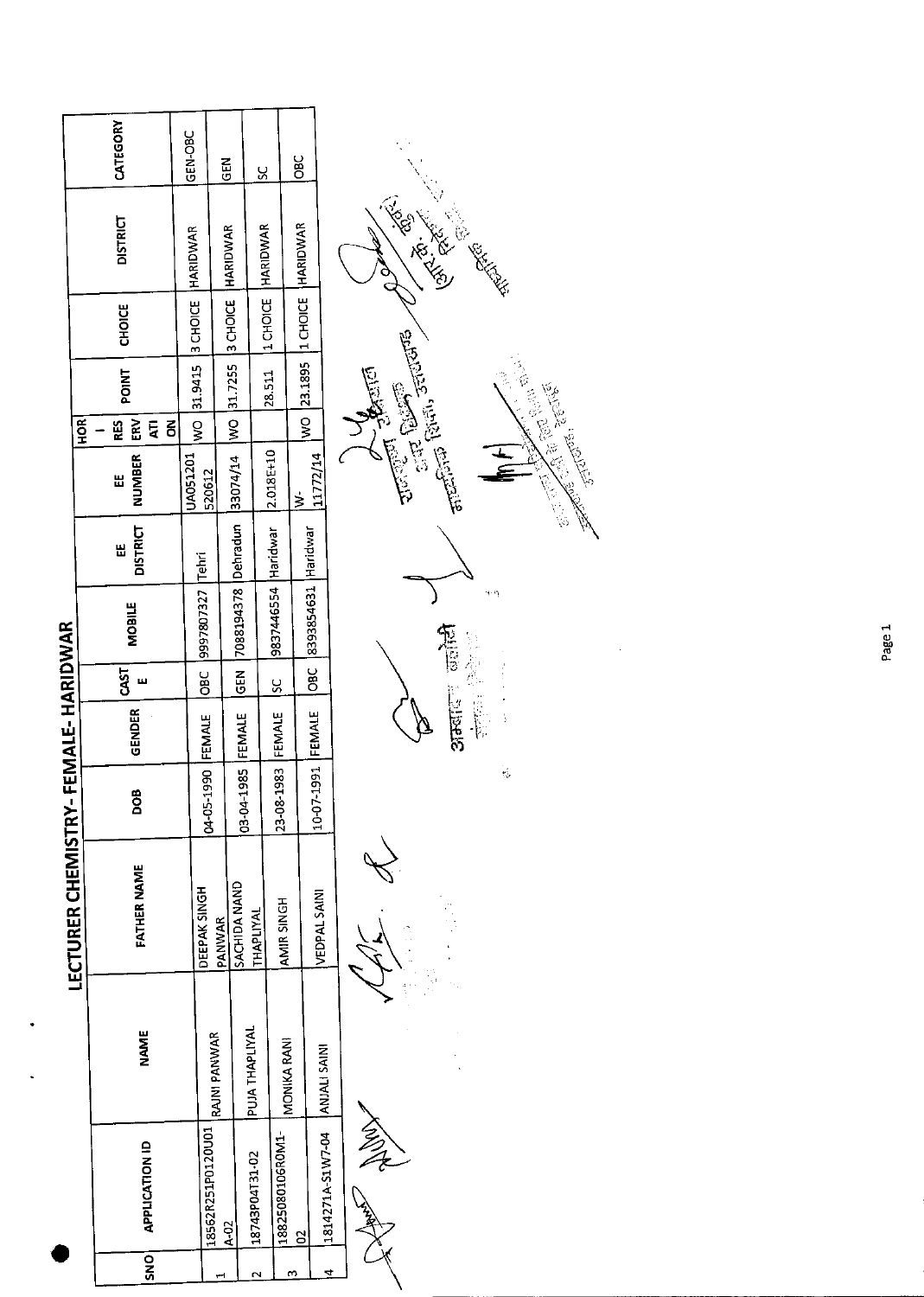|                         | CATEGORY                |                                   | $\frac{2}{9}$    | $\frac{2}{5}$                       |                   | ပ္တ               | <b>SEC</b>   |                                 |                             |              |
|-------------------------|-------------------------|-----------------------------------|------------------|-------------------------------------|-------------------|-------------------|--------------|---------------------------------|-----------------------------|--------------|
|                         | <b>DISTRICT</b>         |                                   | PAURI            | <b>PAURI</b>                        |                   | PAURI             | <b>PAURI</b> |                                 | <b>CONTROLLING ROOM</b>     |              |
|                         | CHOICE                  |                                   |                  |                                     | 2 CHOICE          | 1 CHOICE          | 2 CHOICE     |                                 |                             |              |
|                         | <b>POINT</b>            |                                   | 33.0435 1 CHOICE |                                     | 31.8645           | 31.7725           |              | WO 31.7605                      | <b>REGISTER</b>             |              |
|                         | HOR <sup>I</sup><br>RES | $\overline{\mathbf{g}}$<br>š<br>Ę | $\frac{1}{2}$    |                                     | $rac{1}{2}$       | $\frac{1}{2}$     |              |                                 |                             |              |
|                         | Ш                       | <b>NUMBER</b>                     | <b>UA152201</b>  | <b>UA151201</b><br>87233            | 75392             | 355/14            | UA241201     | 87111                           | offering Right, School of   | STORES ERICH |
|                         | Ш                       | <b>DISTRICT</b>                   | Pauri            |                                     |                   | Dehradun          |              |                                 |                             |              |
|                         |                         | <b>MOBILE</b>                     | 6665760176       |                                     | 7060225599 Pauri  | 9997752388        |              | 9458328658 Uttarkashi           | 00 P.S.<br>复想               |              |
|                         | <b>GAST</b>             | Щ                                 |                  | $rac{2}{5}$                         | ទី<br>ច           | ပ္တ               |              | $rac{1}{26}$                    | 一位 一卡<br><b>STERED STER</b> |              |
| <b>TRY-FEMALE-PAURI</b> |                         | GENDER                            |                  | <b>FEMALE</b>                       |                   |                   |              | 14 NM33   SS6T-80               | 医尿病性麻痹                      |              |
|                         |                         | BOO                               |                  | 1-1980<br>$13 - 11$                 | 11-06-1980 FEMALE | 19-08-1989 FEMALE |              | $\frac{5}{2}$                   |                             |              |
|                         | LECTURER CHEMIST        | <b>FATHER NAME</b>                | GIRISH CHANDRA   | <b>THAPLIYAL</b>                    | BHAGWATI PRASAD   |                   | ROOP CHAND   | SRIDEV JOSHI                    |                             |              |
|                         |                         | NAME                              |                  | NIDHI BUDAKOTI                      | BHARTI BAHUGUNA   |                   | BHAGESHWARI  |                                 |                             |              |
|                         |                         | APPLICATION ID                    |                  | 182U78105332B12AN<br>$\overline{5}$ | 18520A5B31B91271U | <b>D</b>          | 1814B535-02  | 18A127121480UJ11A- ANJANA JOSHI | <u>ម</u>                    |              |
|                         |                         | <b>SNS</b>                        |                  | H                                   |                   | 2                 | m            | 4                               |                             |              |

Page 1

 $\frac{1}{\sqrt{2}}$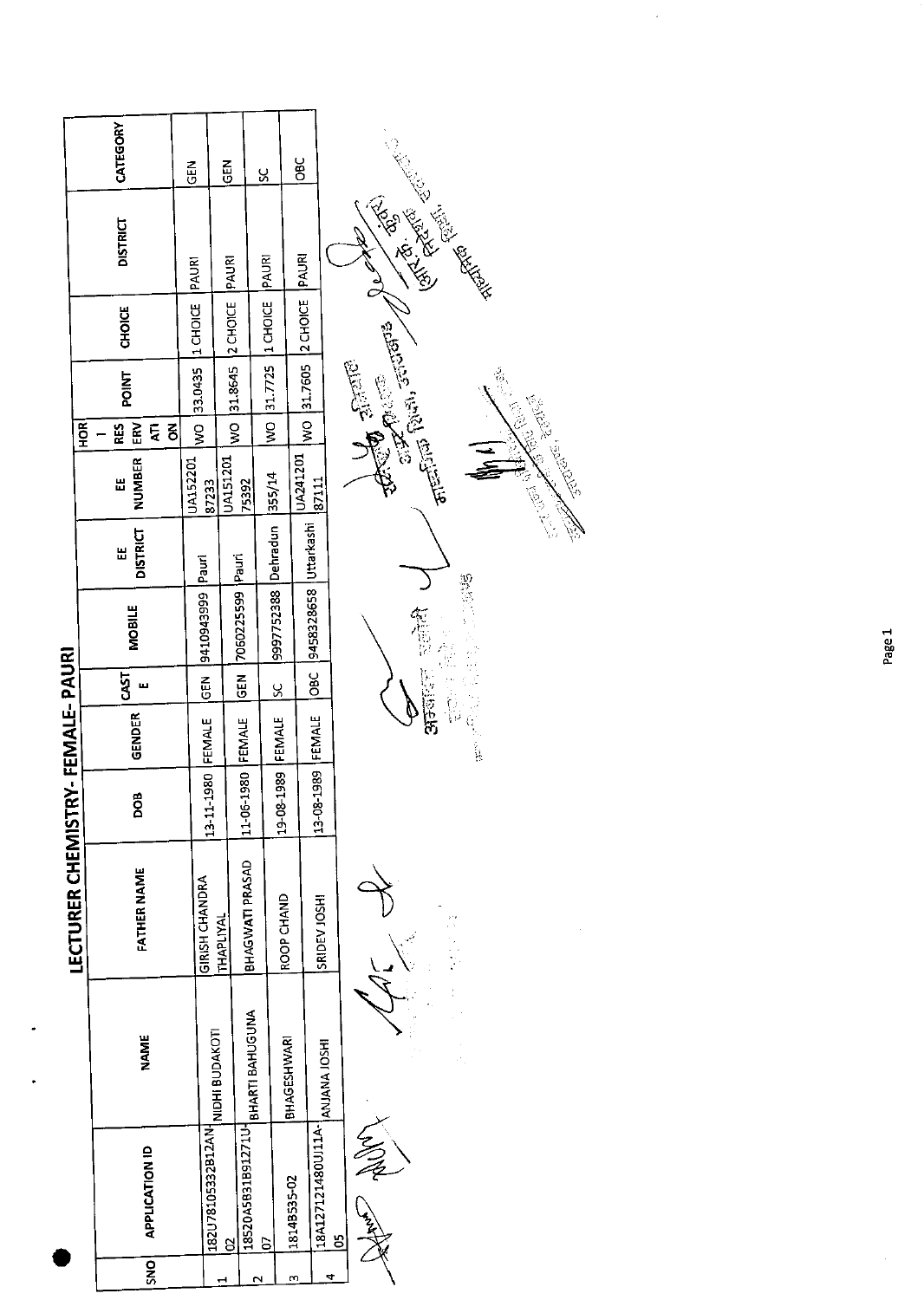|                    | HOR <sup>'</sup>    | CATEGORY<br><b>DISTRICT</b><br><b>CHOICE</b><br><b>POINT</b><br>ERV<br>RES<br>š<br>Ę<br>NUMBER<br>띱 | 즍<br>PITHORAGARH<br>1 CHOICE<br>F/1627/09  WO  33.851 | る<br>じ<br>PITHORAGARH<br>1 CHOICE<br>32.94<br>$rac{1}{2}$<br>M/396/14 | こと<br>この<br>PITHORAGARH<br>11 CHOICE<br>32.502<br>$rac{1}{2}$<br>F/835/14 | M35<br>PITHORAGARH<br>1 CHOICE<br>Pithoragar W/2015/20 | 32.4915<br>$\frac{1}{2}$<br>$\mathbf{H}$ | $\frac{2}{9}$<br>PITHORAGARH<br>4 CHOICE<br>31.666<br>ş | <b>OBC</b><br>PITHORAGARH<br>4 CHOICE<br>31.5335<br>$\frac{1}{2}$<br>UA031201 | ပ္တ<br>PITHORAGARH<br>Pithoragar   m/967/201<br>74827 | 1 CHOICE<br>31.088<br>$rac{1}{2}$<br>$\circ$ | Contractor Red<br>CALLES REAL<br>ELETTIS TEGN JERENDA<br><b>REATED</b> |
|--------------------|---------------------|-----------------------------------------------------------------------------------------------------|-------------------------------------------------------|-----------------------------------------------------------------------|---------------------------------------------------------------------------|--------------------------------------------------------|------------------------------------------|---------------------------------------------------------|-------------------------------------------------------------------------------|-------------------------------------------------------|----------------------------------------------|------------------------------------------------------------------------|
|                    |                     | <b>DISTRICT</b><br>H<br><b>MOBILE</b>                                                               | Pithoragar<br>ᅀ<br>8126755990                         | Pithoragar<br>7310887312                                              | Pithoragar<br>9012158384                                                  |                                                        | £.<br>8954064796                         | 9410137414   Bageshwar   1213/12                        |                                                                               | Chamoli<br>8477089760                                 | 9410916911                                   | (۱۰۰<br>医注意                                                            |
|                    |                     | CAST<br>щ                                                                                           | GEN                                                   | $\frac{2}{9}$                                                         | <b>KOD</b>                                                                |                                                        | <b>CEN</b>                               | $\tilde{g}$                                             |                                                                               | OBC                                                   | 50                                           | 3753110                                                                |
| FEMALE-PITHORAGARH |                     | <b>GENDER</b><br><b>800</b>                                                                         | FEMALE<br>25-12-1987                                  | FEMALE<br>12-09-1990                                                  | FEMALE                                                                    |                                                        | FEMALE<br>07-06-1989                     | FEMALE<br>30-07-1986                                    |                                                                               | FEMALE<br>27-03-1989                                  | <b>FEMALE</b><br>05-09-1985                  |                                                                        |
|                    | LECTURER CHEMISTRY- | <b>FATHER NAME</b>                                                                                  | DAVENDAR KUMAR<br><b>UPADHAYAY</b>                    | RAJENDRA PRASAD                                                       | <b>LESOL</b>                                                              | SHYAM SINGH KANYAL 21-05-1990                          | HARISH CHANDRA<br>KAPRI                  | BANSHI DHAR                                             | <b>SHARMA</b>                                                                 | NANDAN SINGH NEGI                                     | MOHAN RAM KOHALI                             |                                                                        |
|                    |                     | NAME                                                                                                | KIRAN                                                 |                                                                       | GARIMA JOSHI                                                              | POONAM KANYAL                                          | RASHMI KAPRI                             | <b>GARIMA SHARMA</b>                                    |                                                                               | PRIYANKA NEGI                                         | SAVITA                                       |                                                                        |
|                    |                     | <b>APPLICATION ID</b>                                                                               | 18670F9K12-02                                         |                                                                       | 18GM64319J-02                                                             | 18FK418P53-02                                          | 18R512WK01012-02                         |                                                         | 18G13S1122-05                                                                 | 18024A211378UP70N<br>$\beta$                          | 18706mS9021-02                               | 参观                                                                     |
|                    |                     | <b>SNO</b>                                                                                          | ٣                                                     |                                                                       | $\mathbf{\tilde{c}}$                                                      | m                                                      | 4                                        |                                                         | LŊ,                                                                           | ю                                                     | $\overline{ }$                               |                                                                        |

٦



Page 1

Arthur Reservation Contract Contract Contract Contract Contract Contract Contract Contract Contract Contract Contract Contract Contract Contract Contract Contract Contract Contract Contract Contract Contract Contract Contr

 $\frac{1}{\sqrt{2}}$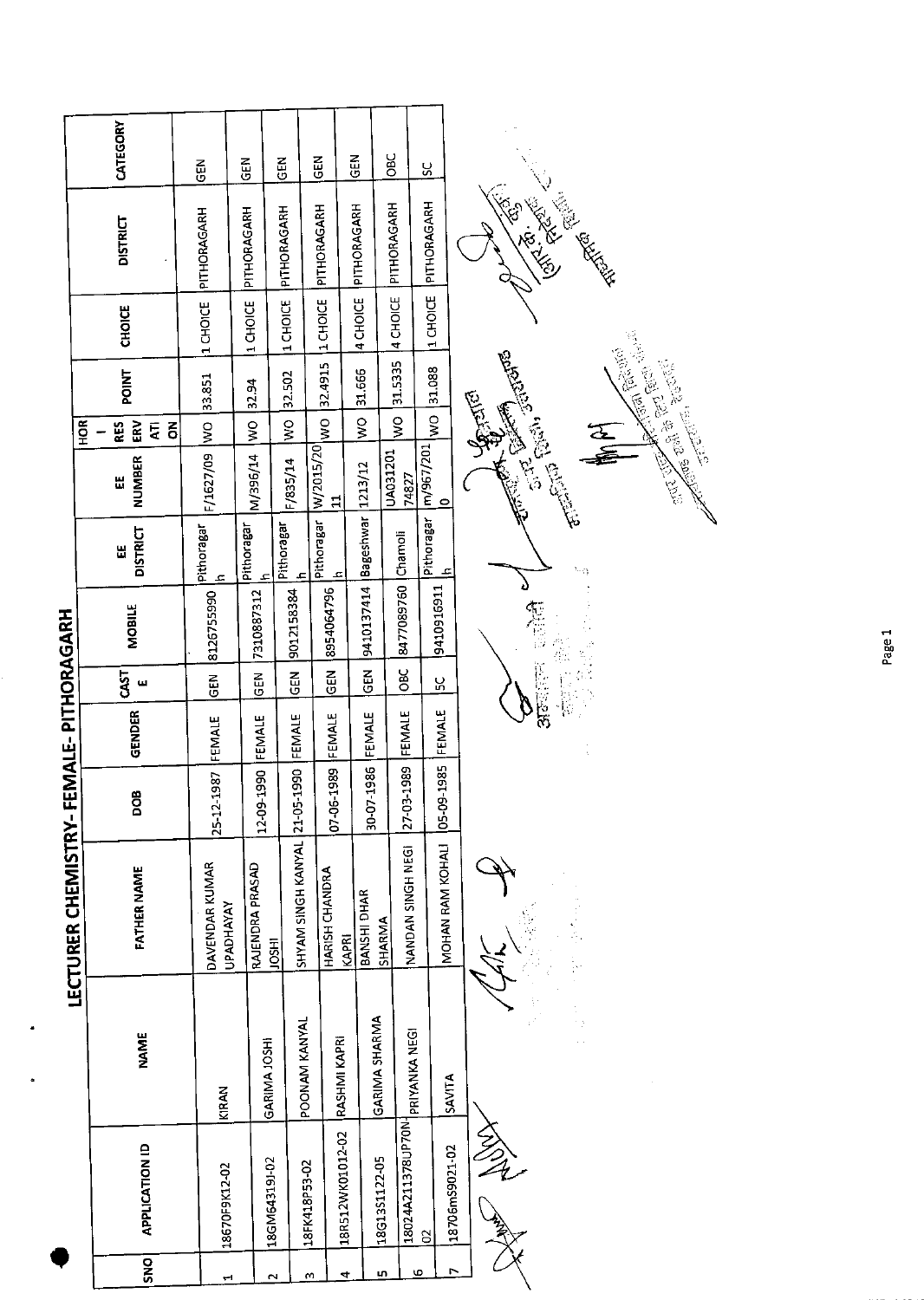|                     | CATEGORY                    | $rac{5}{10}$         | <b>CONTROL</b>                                                                     |
|---------------------|-----------------------------|----------------------|------------------------------------------------------------------------------------|
|                     | <b>DISTRICT</b>             |                      | <b>REPAIR MEDITERS</b>                                                             |
|                     | <b>CHOICE</b>               | 2 CHOICE US NAGAR    | Real Property of Canada Company                                                    |
|                     | POINT                       | WO 33.266            | $\frac{1}{2\sqrt{2}}$ and $\frac{1}{2\sqrt{2}}$<br><b>C.R. BEET</b><br><b>AKWA</b> |
|                     | HOR<br>$\bf \tilde{5}$<br>Ę |                      |                                                                                    |
|                     | EE RES<br>NUMBER ERV        | M676/201<br>0        | $\mathbb{R}^{n\times n}$ $\mathbb{R}^{n\times n}$ and $\mathbb{R}^{n\times n}$     |
|                     | <b>DISTRICT</b><br>Ш        | 9720557281 Bageshwar |                                                                                    |
|                     | MOBILE                      |                      | <b>CASE DESCRIPTION</b><br>医精英                                                     |
|                     | CAST<br>ш                   | GEN                  | Ç<br>G<br>"我"                                                                      |
| FEMALE-US NAGAR     | <b>GENDER</b>               |                      | 一定有着                                                                               |
|                     | 8                           | 05-07-1977  FEMALE   |                                                                                    |
| LECTURER CHEMISTRY- | FATHER NAME                 | DIWAN SINGH          | 法单趾<br>$\frac{1}{2}$                                                               |
| ٠                   | <b>NAME</b>                 | PUSHPA RAWAT         | ş                                                                                  |
|                     | <b>APPLICATION ID</b>       | 18P7M0R10266-02      |                                                                                    |
|                     | SNO                         | اس                   |                                                                                    |

Page 1